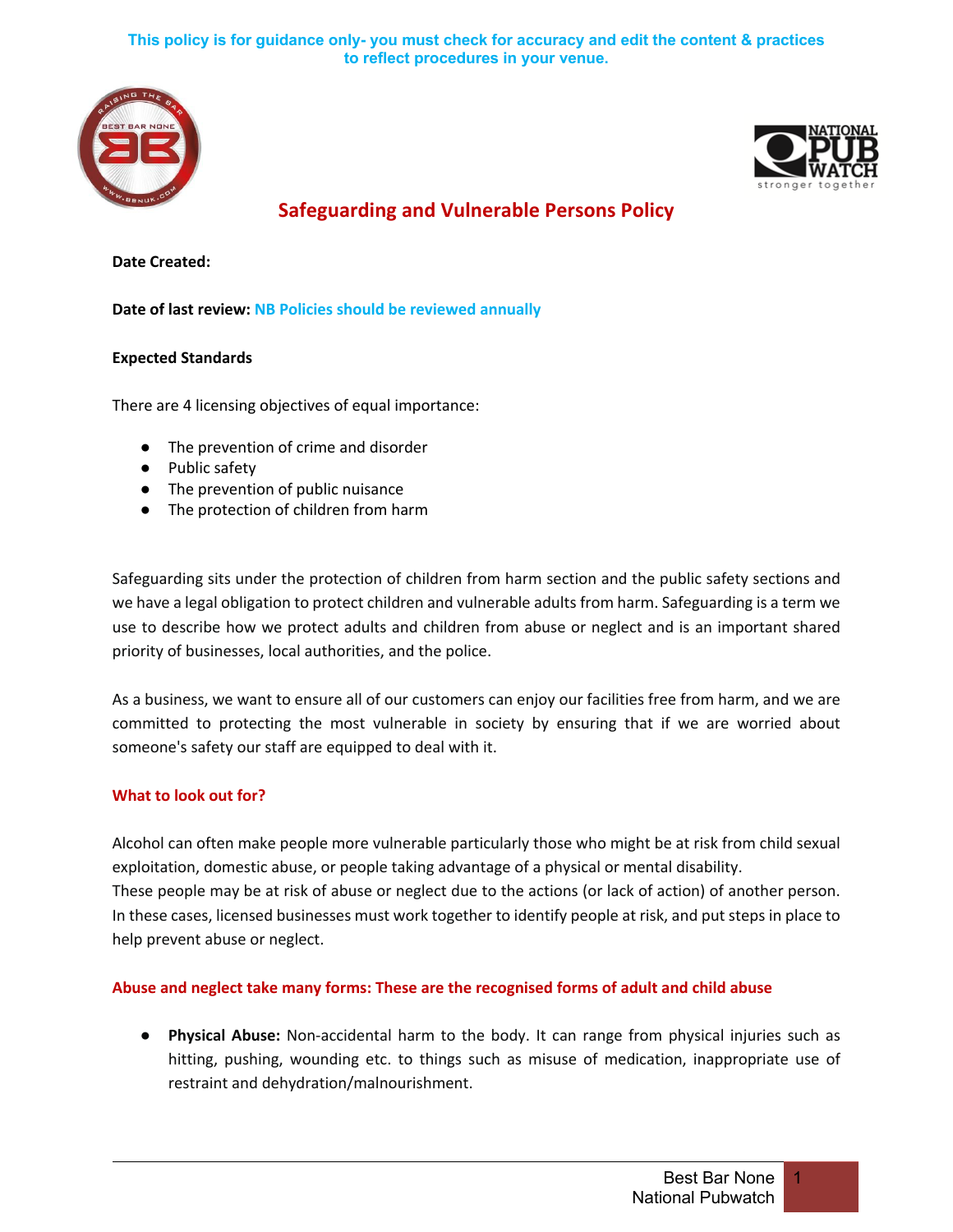- **Domestic Violence:** Physical, sexual, psychological or financial violence that takes place within an intimate or family-type relationship and forms a pattern of cohesive and controlling behaviour'. People should be aware that domestic violence is not always physical and also includes forced marriage and so-called 'honor crimes'. Many people think that Domestic Abuse perpetrators are male, however it is estimated that over 25% of Domestic Abuse victims are male. Domestic Abuse also takes place in same-sex relationships, so be open-minded as to who could be a victim.
- **Sexual Abuse:** Includes sexual assault or sexual acts which have not been consented to. Also, encompasses rape and non-contact abuse such as sexual harassment or pornography.
- **Child Sexual Exploitation:** This could be a combination of a number of categories of abuse. It can take place anywhere, but often Licensed Premises may be used as a lure for vulnerable children. They may be plied with alcohol and other intoxicants then groomed for the sexual gratification of a number of adults. Things to look out for are the same adult coming to the bar with different children, or the same child coming to the bar with different adults. Inappropriate touching or language, the child looking uncomfortable or nervous in the presence of the adult.
- **Psychological/Emotional Abuse:** Mental abuse such as threats, abandonment, intimidation, humiliation, deprivation of physical or emotional contact and cultural needs. Can also include verbal abuse. Psychological abuse can be harder to spot as it is often done in private and has no physical signs.
- **Financial or Material Abuse:** Can encompass internet scams, fraud or theft of property but also alludes to control over financial ownership such as wills, inheritance or property.
- **Discriminatory Abuse:** Unequal treatment of a person due to their race, gender, age, disability, sexual orientation or religion.
- **Organizational Abuse:** The mistreatment, abuse or neglect of a person in a setting where the person lives or a service that they use.
- **Modern Slavery:** Modern slavery is a hidden crime and targets people living in poverty or with a lack of education or unstable social conditions. Modern Slavery encompasses slavery, domestic servitude, human trafficking and forced labour. It is an international crime and can include victims that have been brought over from overseas and vulnerable people within the UK who are forced to work illegally against their will, often in illegal establishments.
- **Neglect and Acts of Omission:** Includes all aspects of neglect such as deprivation of food, shelter, clothing or heating. Abusers can also harm victims by ignoring their medical or physical needs, which is mostly applicable in a care situation where abuse can occur through failing to provide medication to a person, banning visitors or ignoring/isolating the person.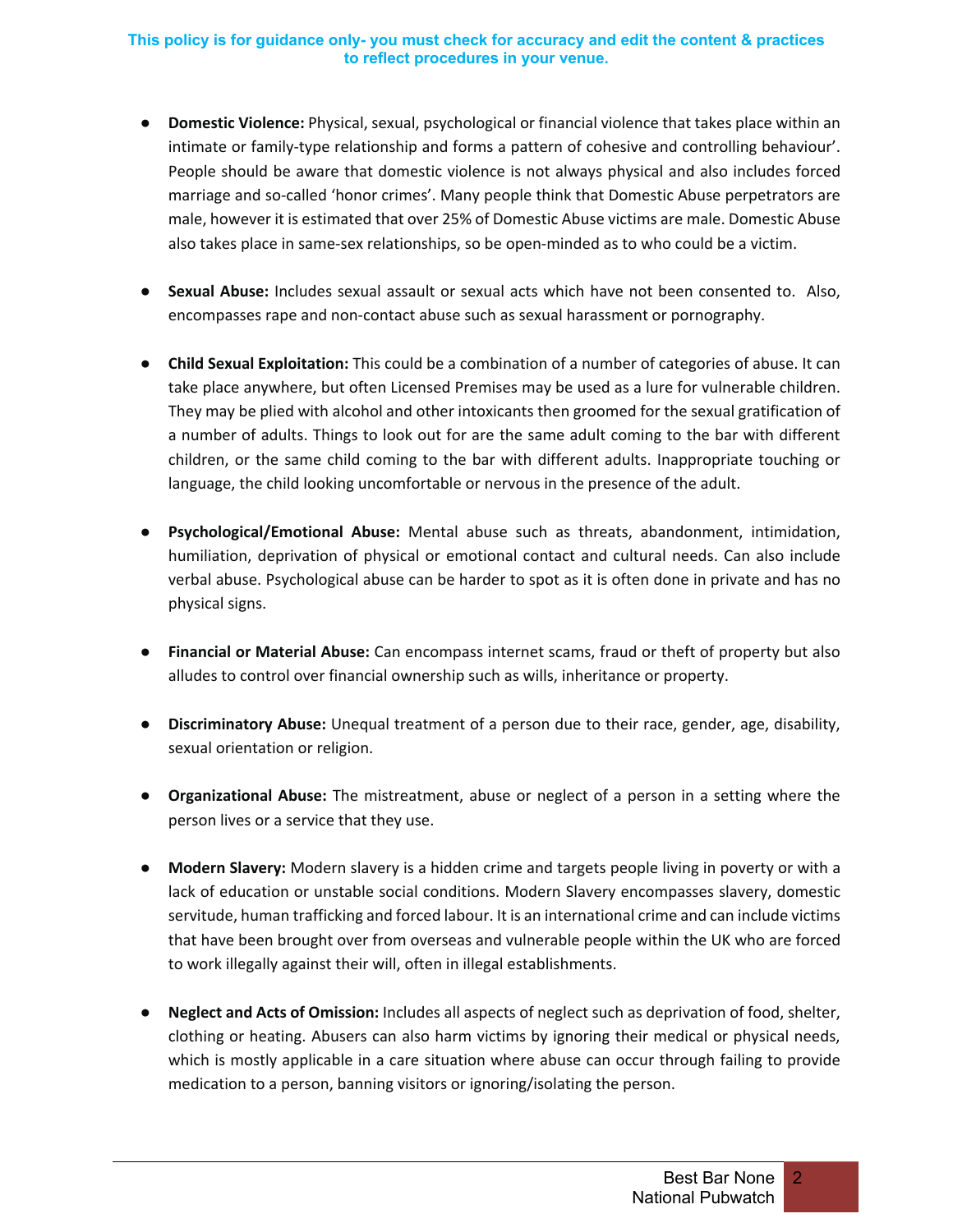● **Self-Neglect:** Self-Neglect is a little different to the other types of abuse as this is inflicted from an individual to themselves and focuses on a lack of self-care so much that it affects personal health and safety. Self-Neglect also encompasses self-harm, failing to care for one's personal hygiene, surroundings or health.

#### **When to step in and what to do**

All staff performing a public facing service should receive appropriate basic training to understand vulnerability and how to support vulnerable customers.

Free training materials can be sourced from a number of organisations such as **National Pubwatch 'Supporting Vulnerable Persons' film** or **Metropolitan Police 'Welfare and Vulnerability Engagement (WAVE) presentation and videos.**

#### **Ask for Angela**

Consider using the "Ask for Angela" campaign (or similar). Posters can be placed in strategic locations encouraging vulnerable people to "Ask for Angela" to ask for help from the venue staff to extricate them from a situation. If you do use this campaign, please ensure that **ALL** members of staff who are likely to interact with customers in any way, are fully conversant with the campaign and what to do if someone "Asks for Angela"

# **Have a means of contacting the members of any scheme such as the Street Pastors which deal with vulnerable people**

Door staff and management will maintain the existing dialogue with the [name of city/town] Street Pastors (or any organisation performing a similar function in the nighttime economy). The Street Pastors can be contacted via [e.g. the CCTV control Room via the Pub link radio system, telephone number]

#### **Have a direct line of communicating with the local authority CCTV operators i.e. the pub link radio**

If you are a member of the local Pub link radio system. The radio will normally be carried by the management or head door supervisor

# **Identification of a "Safe Area" inside the venue where vulnerable people can remain and be cared for until their safety has been ensured.**

The [enter location] has been identified as a safe area, however [enter location] area may also be used if the situation is not too serious.

# **Have a nominated member of staff who will be responsible for dealing with any vulnerable people associated with the venue.**

The [general manager and DPS] will be the responsible person for ensuring the continued welfare of vulnerable people, he/she may delegate such responsibility as appropriate to other duty managers working at the premises.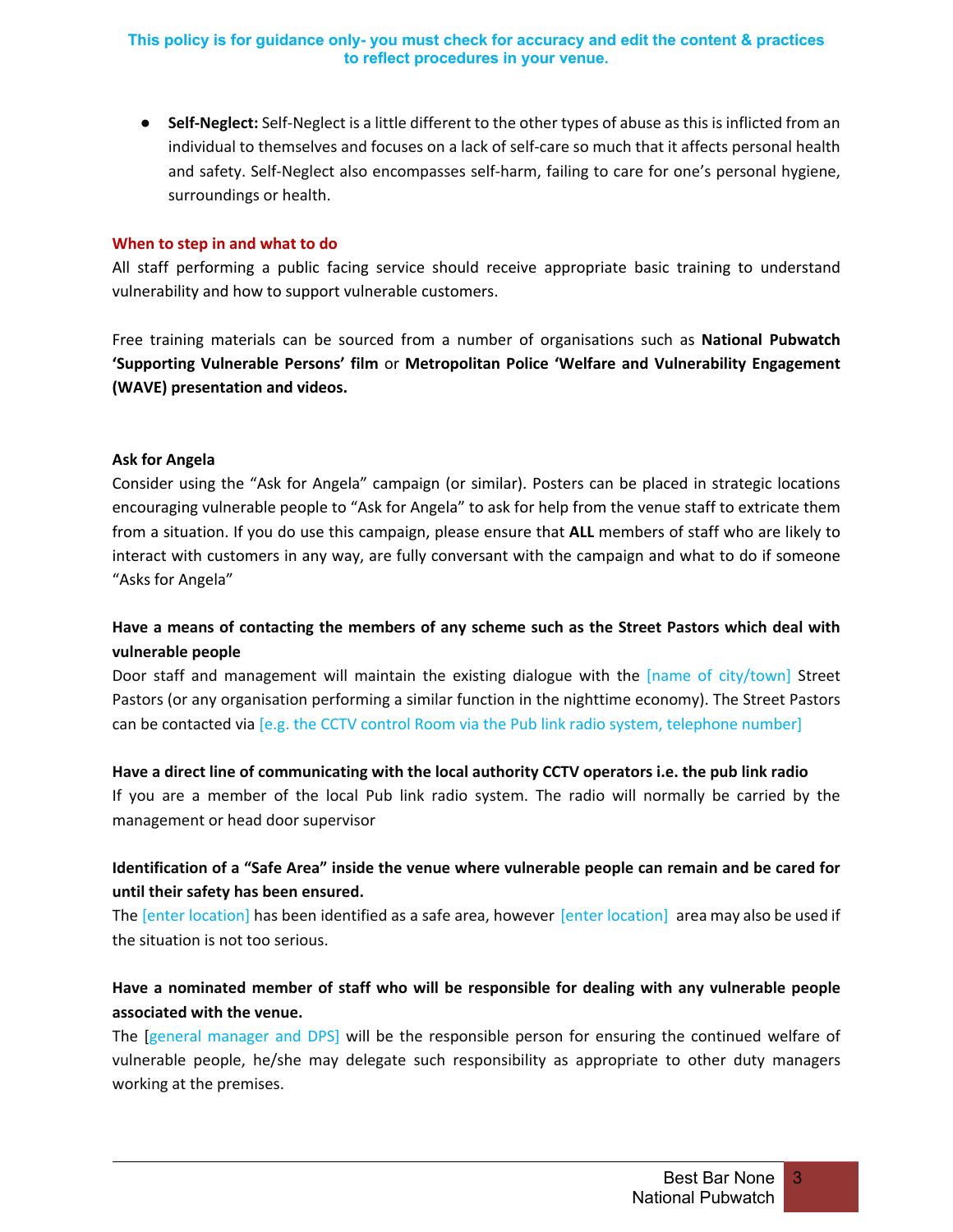# **Have a register documenting the incidents where vulnerable people have been identified and the actions taken by the venue to ensure their safety.**

Any incidents where vulnerable people have been identified will be fully reported in the [incident/ vulnerable person] reporting register. This will include the issues that caused the vulnerability in the first place, staff members involved in the care of the vulnerable person, the final result/disposal. Any such reports must be signed off by the DPS

# **Have a list of local taxi company details to be provided to customers upon request and when required arrange a taxi on behalf of a customer.**

[Local Taxi firm numbers will be displayed in the foyer of the premises. Staff members will always call (free of charge) a taxi for any vulnerable person upon request.]

## **(Optional)**

**A nominated manager to be present and to remain in the main customer entry area no later than 30 minutes prior to closing time to ensure the safe and quiet exit from the premises by all customers.** The [general manager/ DPS/door staff] will be the responsible person for ensuring the safe and quiet egress of customers from the premises. Ordinarily he/she will be positioned within the foyer of the premises [at least 15/20/30 minutes prior] to the terminal hour.

### **Reporting vulnerable adults**

- Assess the situation i.e. are the emergency services required? If the person is in immediate danger, or fear for their safety, wellbeing or life then yes call the emergency services either on 999 or the Police on 101, dependent upon the circumstances
- Ensure the safety and wellbeing of the individual this may mean separating them from their abuser or taking them to the "Safe Area" (see above).
- Establish what the individual's views and wishes are about the safeguarding issue and procedure – remember any investigations will always be 'victim led' so they cannot be forced into a certain course of action, but should be encouraged to report it to either the Police or other support groups to assist them in breaking the cycle of abuse.
- Maintain any evidence [for example CCTV, if they consent record on your phone what they say]
- Follow local procedures for reporting incidents/risks [ask your local licensing or safeguarding team]
- Remain calm and try not to show any shock or disbelief
- Remember do not ask leading questions stick to :
	- 1. What happened?
	- 2. When did it happen?
	- 3. Where did it happen?
- Listen carefully and demonstrate understanding by acknowledging regret and concern that this has happened, repeating what has been told to you serves two purposes, it demonstrates to the victim that you are listening and also ensures that accuracy is maintained.

# 4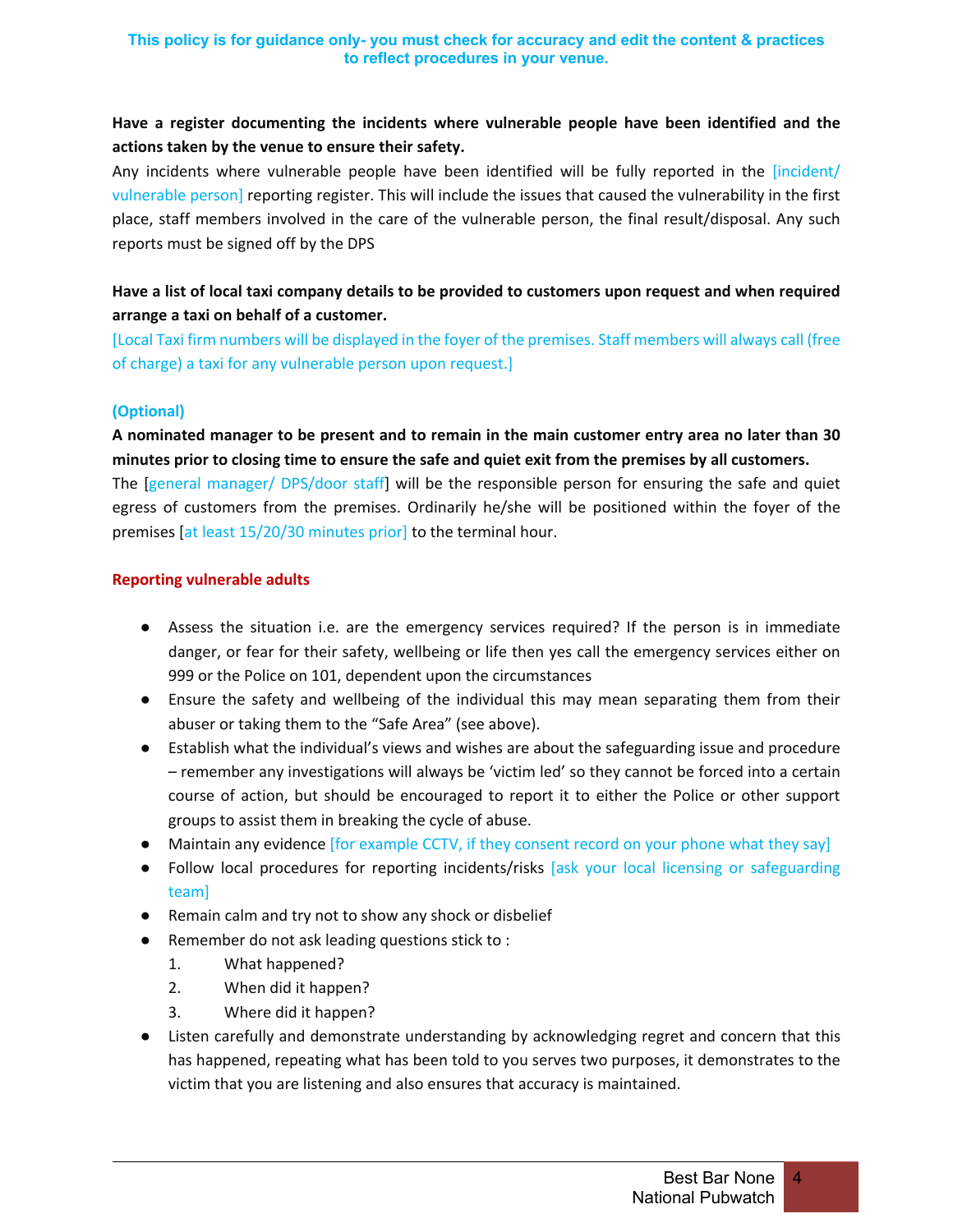- Inform the person that you are required to share the information, explaining what information will be shared and why
- The information you need to collect is
	- o Name
	- o Date of Birth
	- o Address
	- o Contact details
- Make a written record of what the person has told you, using their words, what you have seen and your actions.

### **Reporting vulnerable children**

Take the steps as detailed above however some further steps can be taken:

- o **If the child is not in immediate danger**
	- $\circ$  Work with the child to establish if a responsible adult can come and pick them up
	- $\circ$  Report it to your local authority's children's social care [find your local authority contact information on www.Directgov.co.uk ]

### o **In the child is in immediate danger**

- o Report it to your local police.
- $\circ$  If you aren't sure, contact the NSPCC's helpline, which you can reach at 0808 800 5000 or via their website

**REMEMBER** – Doing nothing is not an option. You wouldn't want any of the above forms of abuse happening to a member of your family. You could be the person that helps the victim break the cycle of abuse that they may have been subject to for months or even years.

I understand that it is my responsibility to report any abuse or neglect I witness to my line manager immediately, discreetly and away from other customers.

Please sign this document to acknowledge that you have understood your responsibilities in regards to safeguarding.

Trainer's Name ………………………………………………. Trainer's Signature: …………………………………….

Trainee's Name: ……………………………………………….Trainee's Signature: ……………………………………